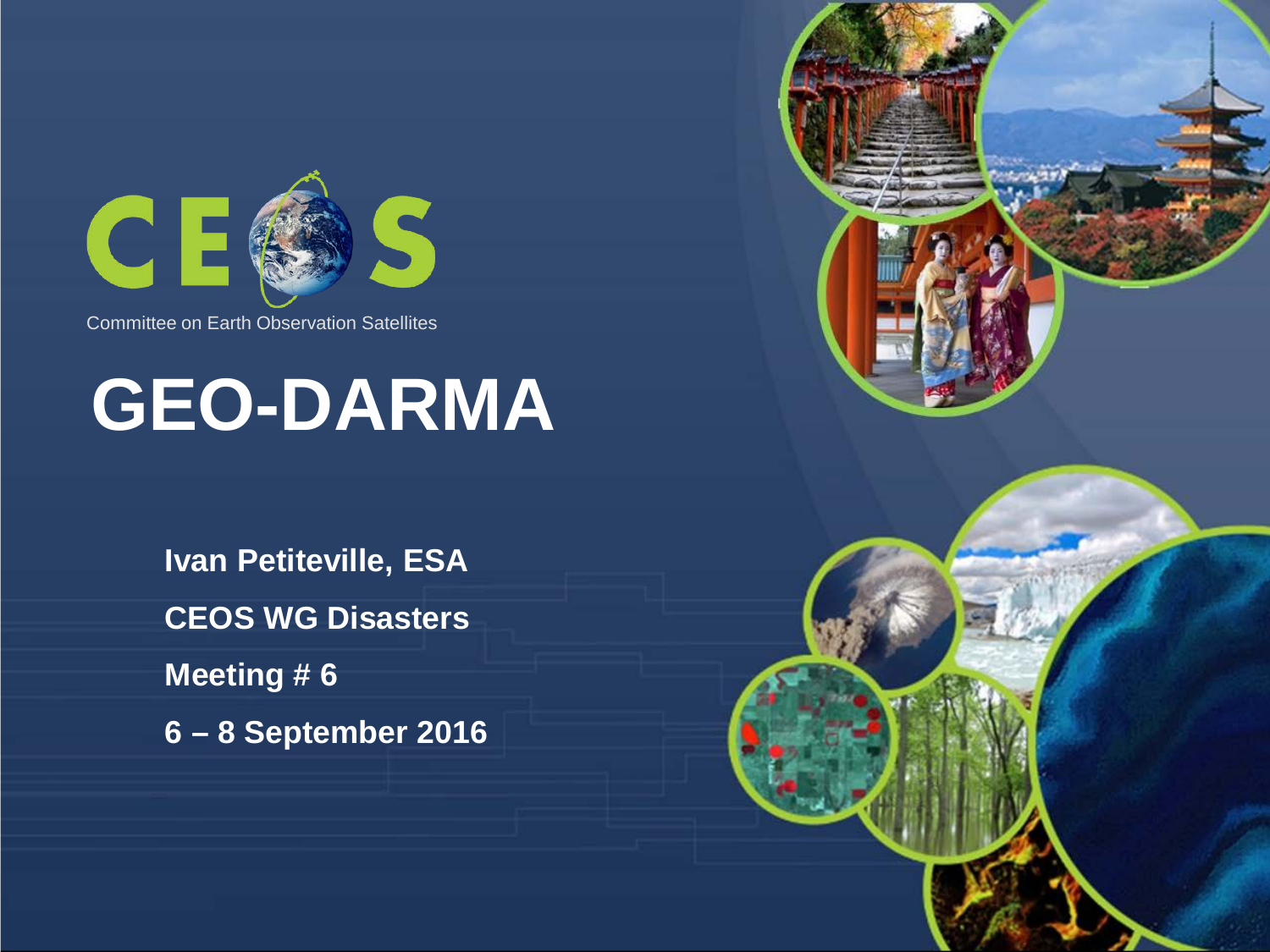**GEO-DARMA Goal** 



## **GEO-DARMA Concept still to be consolidated**

### **Goal:**

Enhance use of EO data for better-informed Disaster Risk Reduction and Resilience decision making

## **How**:

- Series of end-to-end projects addressing priorities of the "Sendai Framework for Disaster Risk Reduction 2015-2030".
- International Cooperation. Engagement of all stakeholders (end users, data & risk information providers, internat./national agencies, donor institutions,…)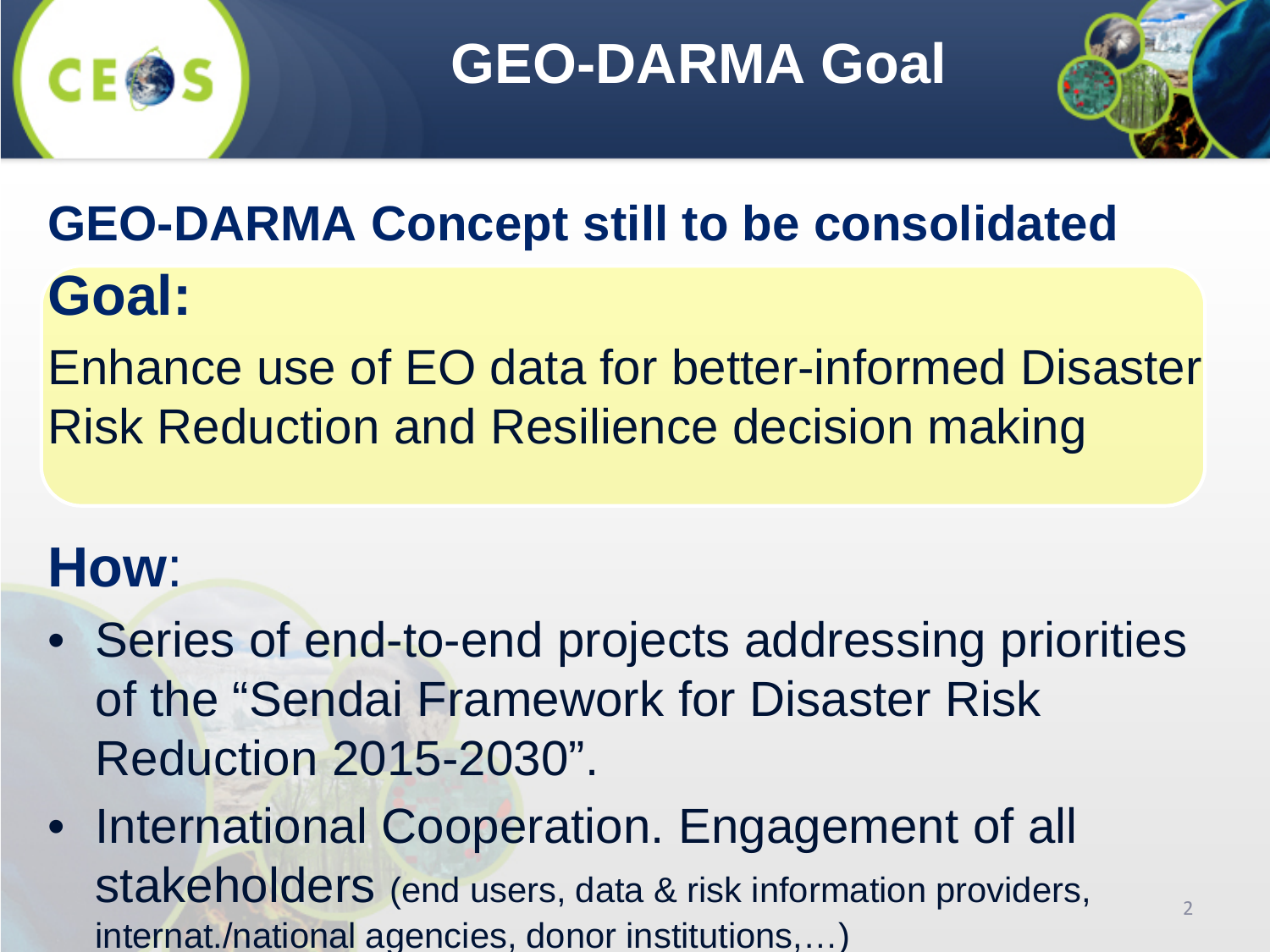## **GEO-DARMA Partnership**

**Intention:** build an international partnership with key stakeholders to define a strategy addressing high priorities of Sendai framework with **resources available, on a best effort basis, adopting a phased approach**

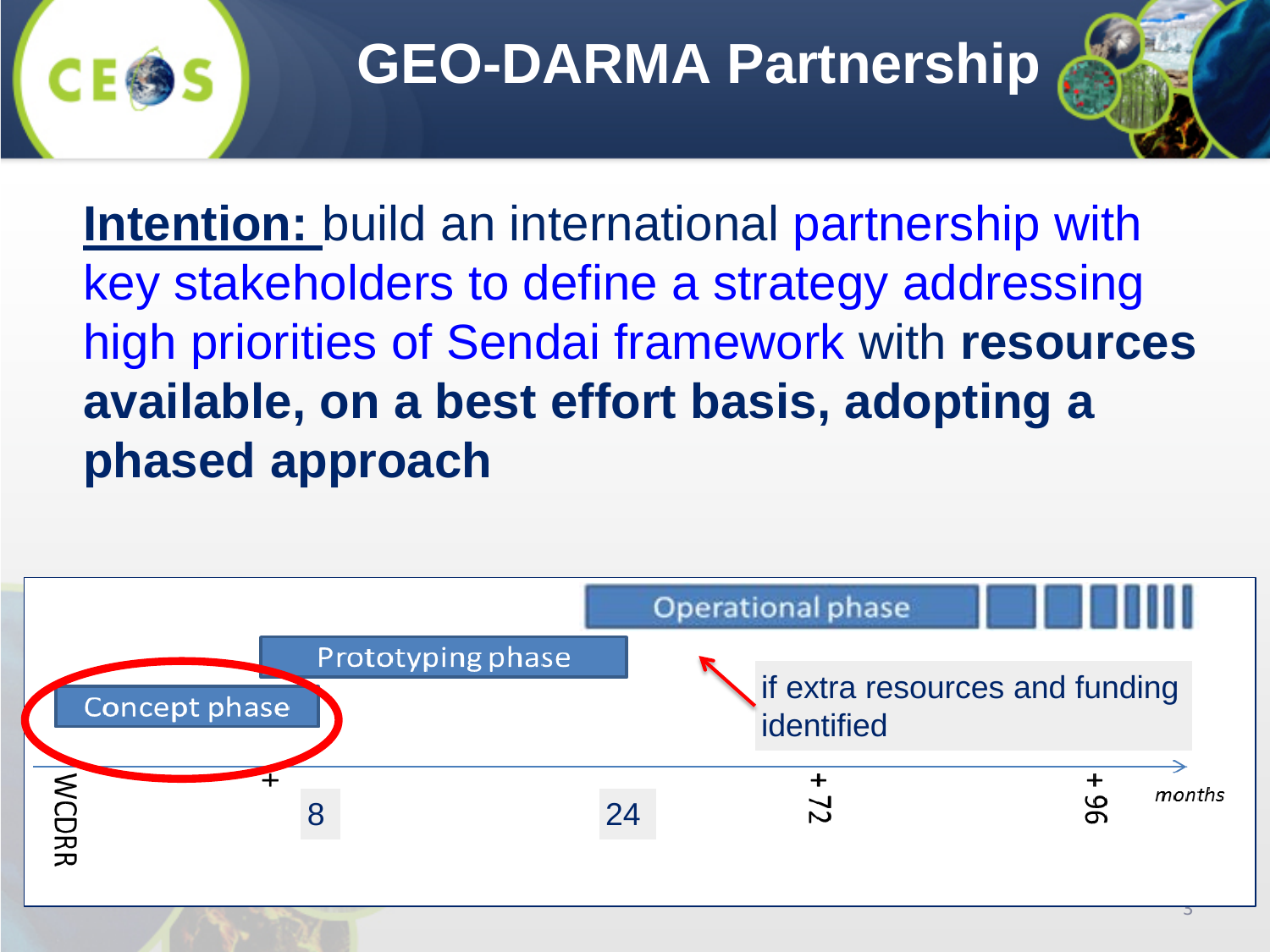## **GEO-DARMA Concept Phase**



**Data providers not fully aware of DRR priorities & user needs, and users not aware of EO potential.**

- **Dialogue with knowledgeable regional bodies needed for ….**
- **.. independent assessment of DRR priorities for 2015-2030:**
- **1. At regional level, 2 or 3 independent and authoritative regional institutions such as World Bank, GFDRR, UNESCAP, UNISDR, UNDP, UNOOSA, RCMRD, others, …** (start with 3 regions: Africa, Asia-Pacific and Latin American and Caribbean)
- **2. Identification of hazards affecting most of the countries in the region** (e.g. highest human and economic losses) **or of transboundary risks that require regional and multi-country involvement.**
- **3. Identification of 1st set of national projects within the region that could integrate EO in their objectives and delivery.**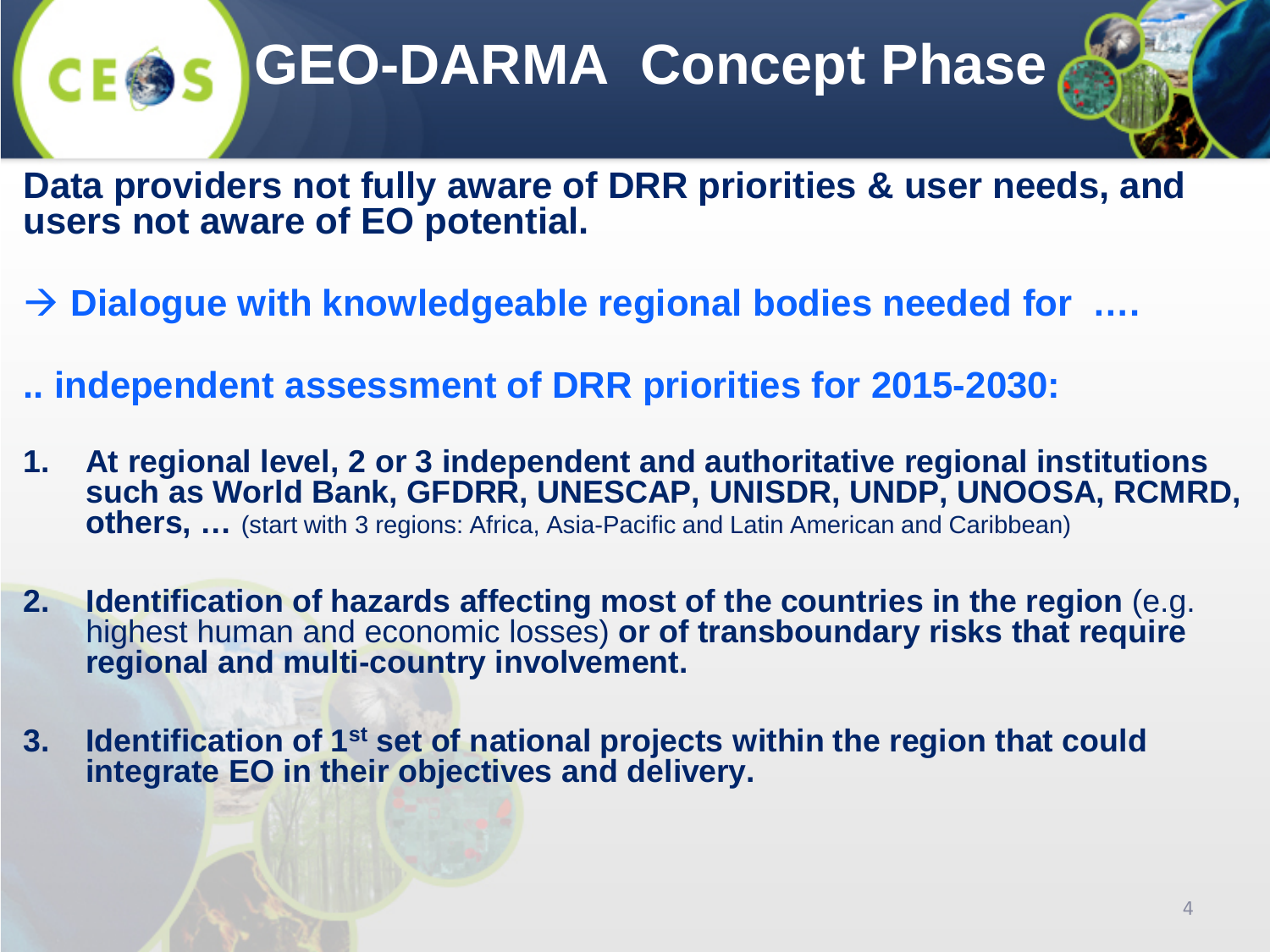

## **Work Flow – Concept Phase (KO to 8 Mo)**

### Work Logic – Conceptual Phase (KO – M8)

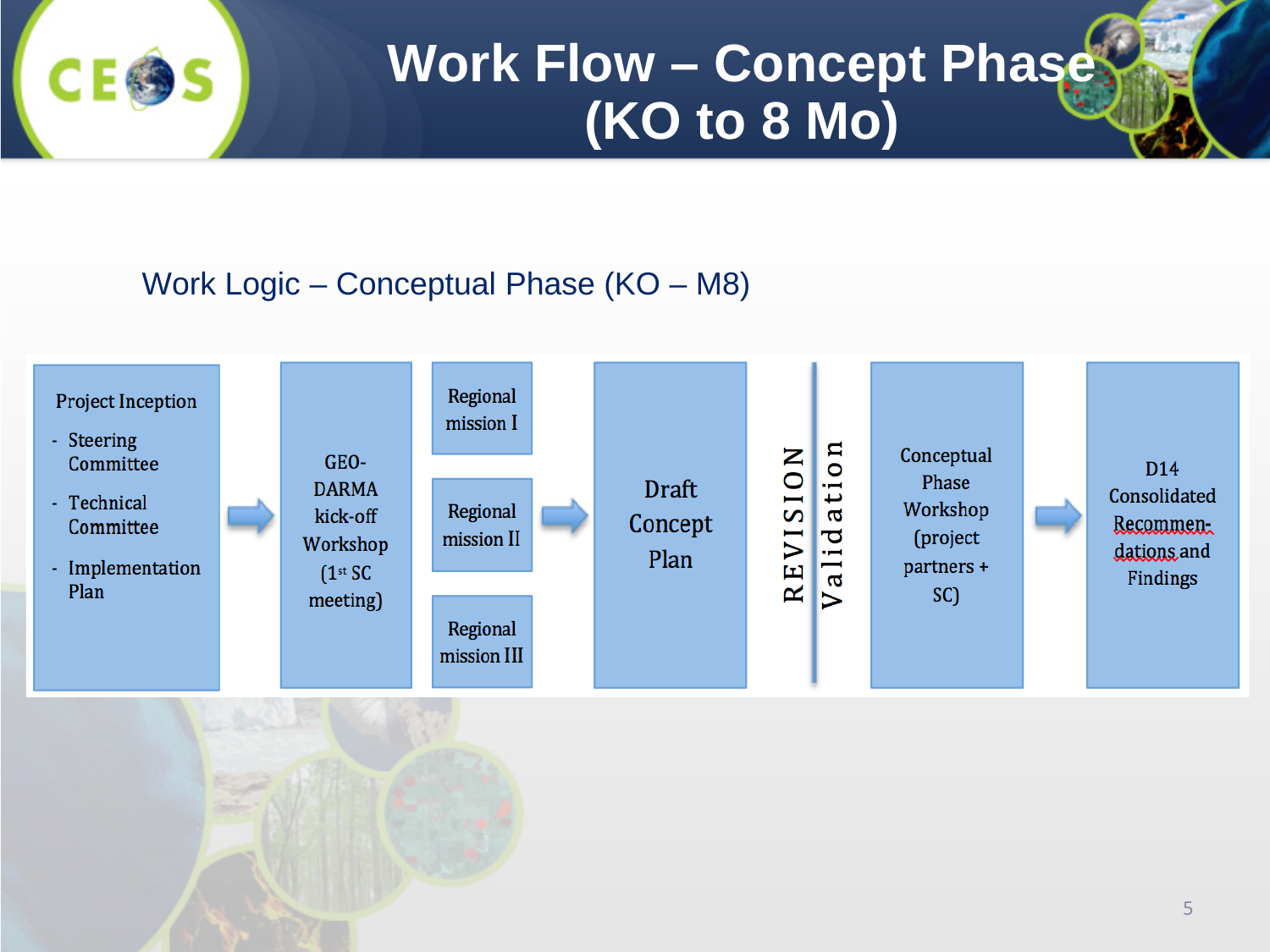

## **GEO-DARMA Partnership Approach**



6 *International: consider regional processes and programmes of World Bank, GFDRR, UNDP, UNEP, UNESCO, UNISDR, across all regions, especially in areas where there is no regional organisation (e.g. Central Asia)*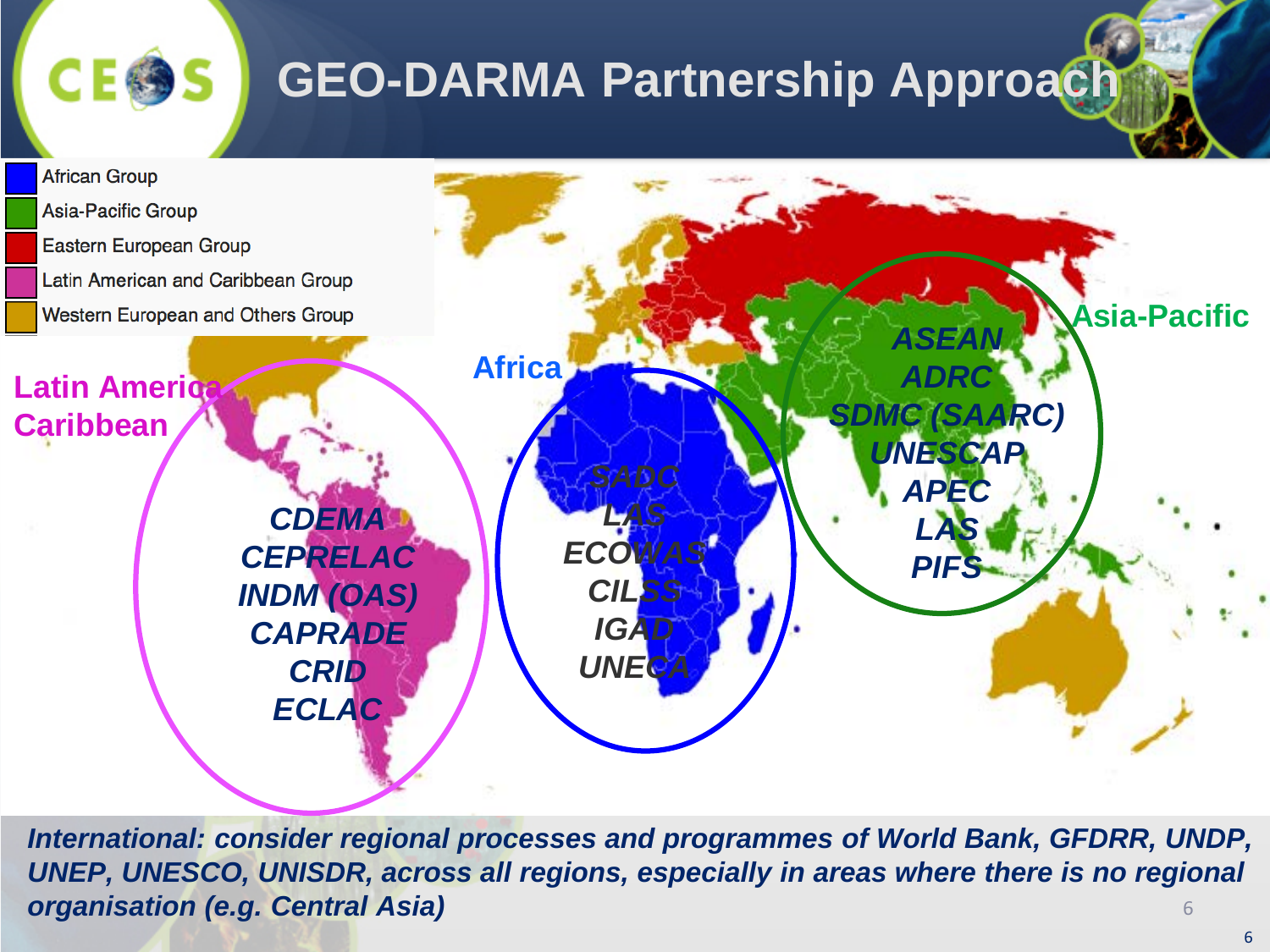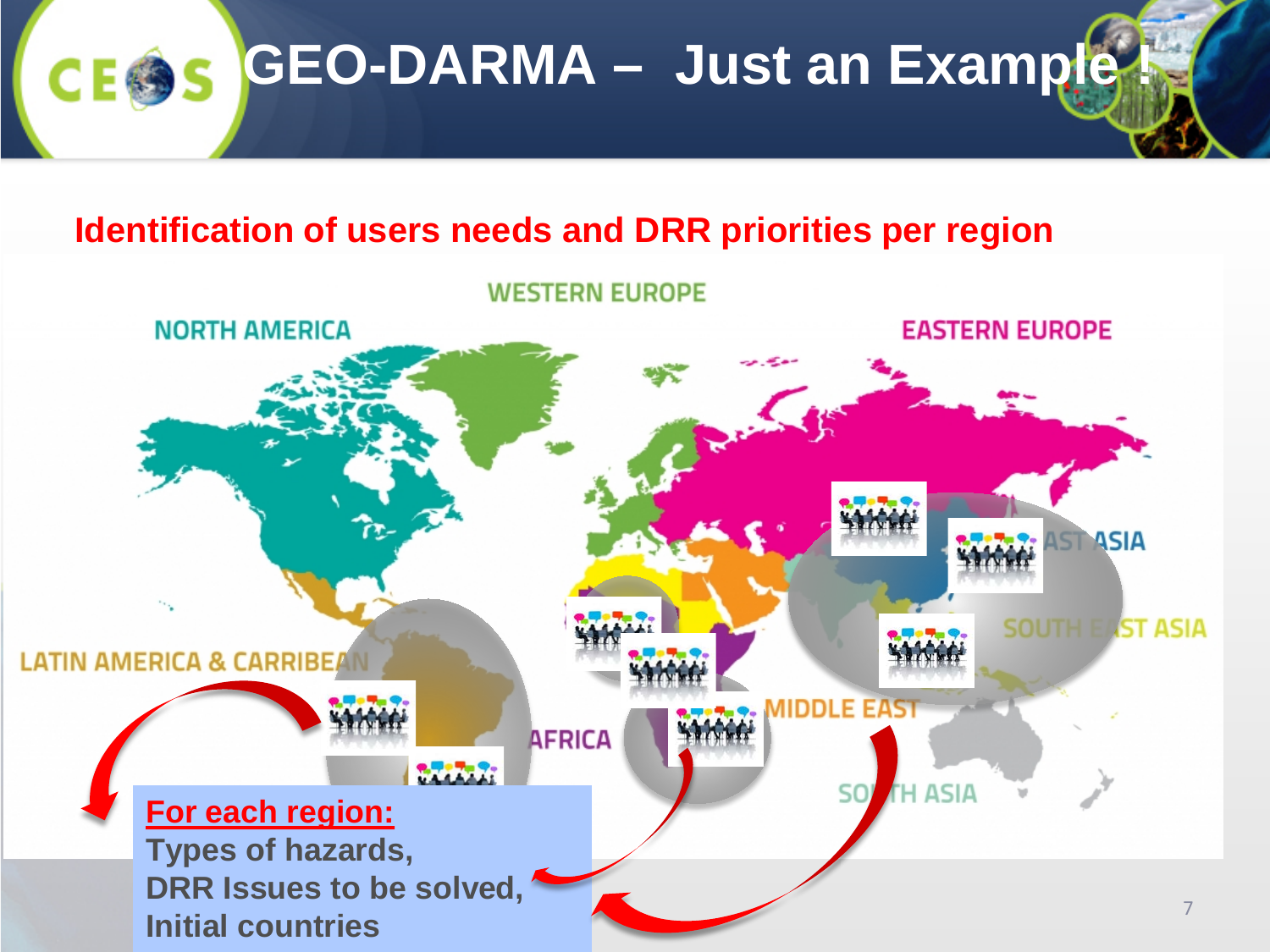## **GEO-DARMA Prototype Phase**

**1. Realistic assessment of recommendations from Regional Institutions, given resources from the potential actors** (e.g. data providers, value-added information providers, ..)

**2. Define and implement possible prototype projects at country level to address recommended priorities;**

- close iterations with end users;
- maximum reuse of existing initiatives / activities incl. operational, research, capacity building, …

**3. Progressive extension to neighboring countries where applicable.** 

**4. If "successful" prototype projects and if strong request from**  end users to continue  $\rightarrow$  Assess transition to operation with **identification of donors for future operational phase**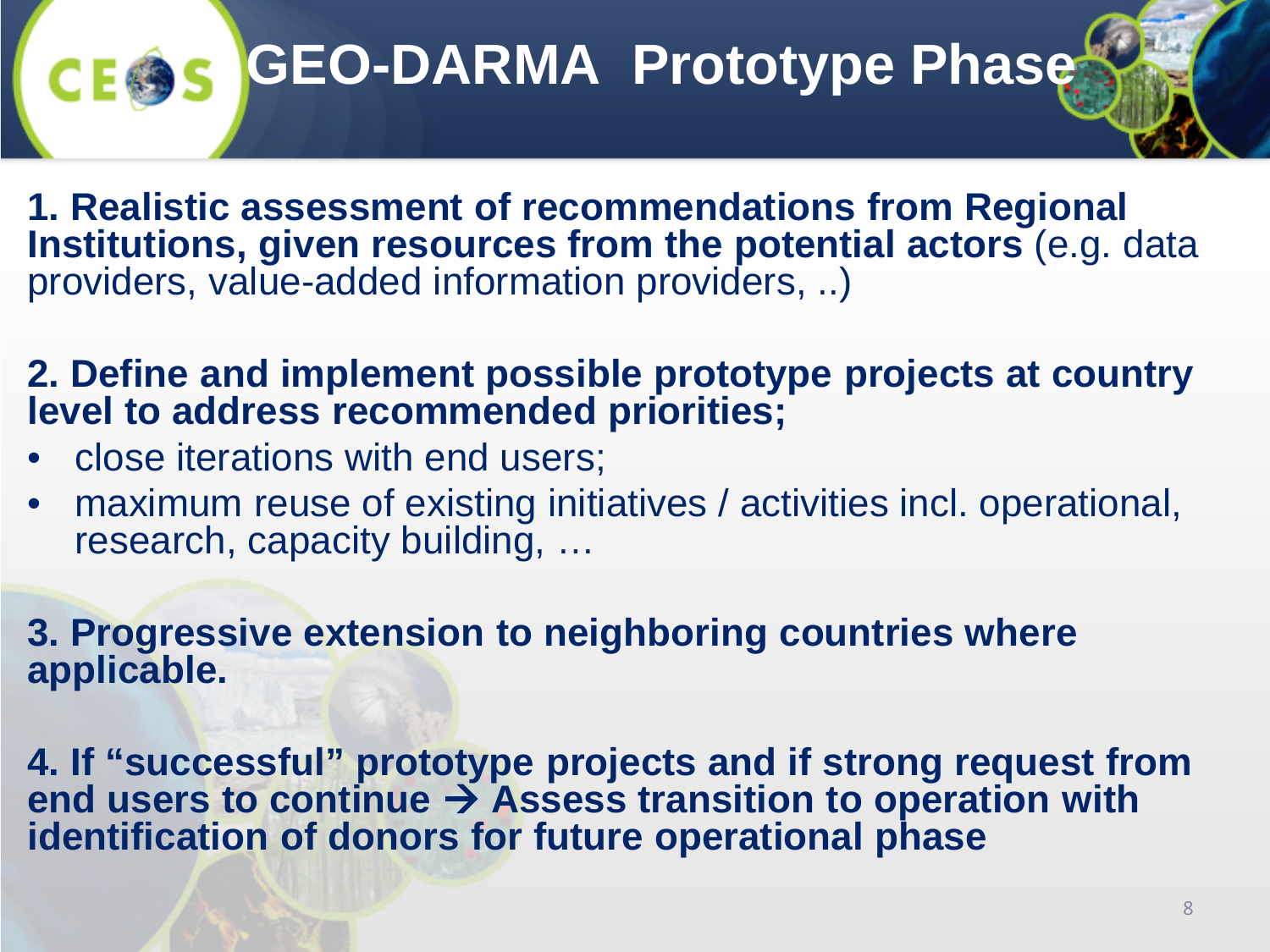## **Work Flow – Prototyping Phase (9 Mo to 24 Mo)**





**CE®**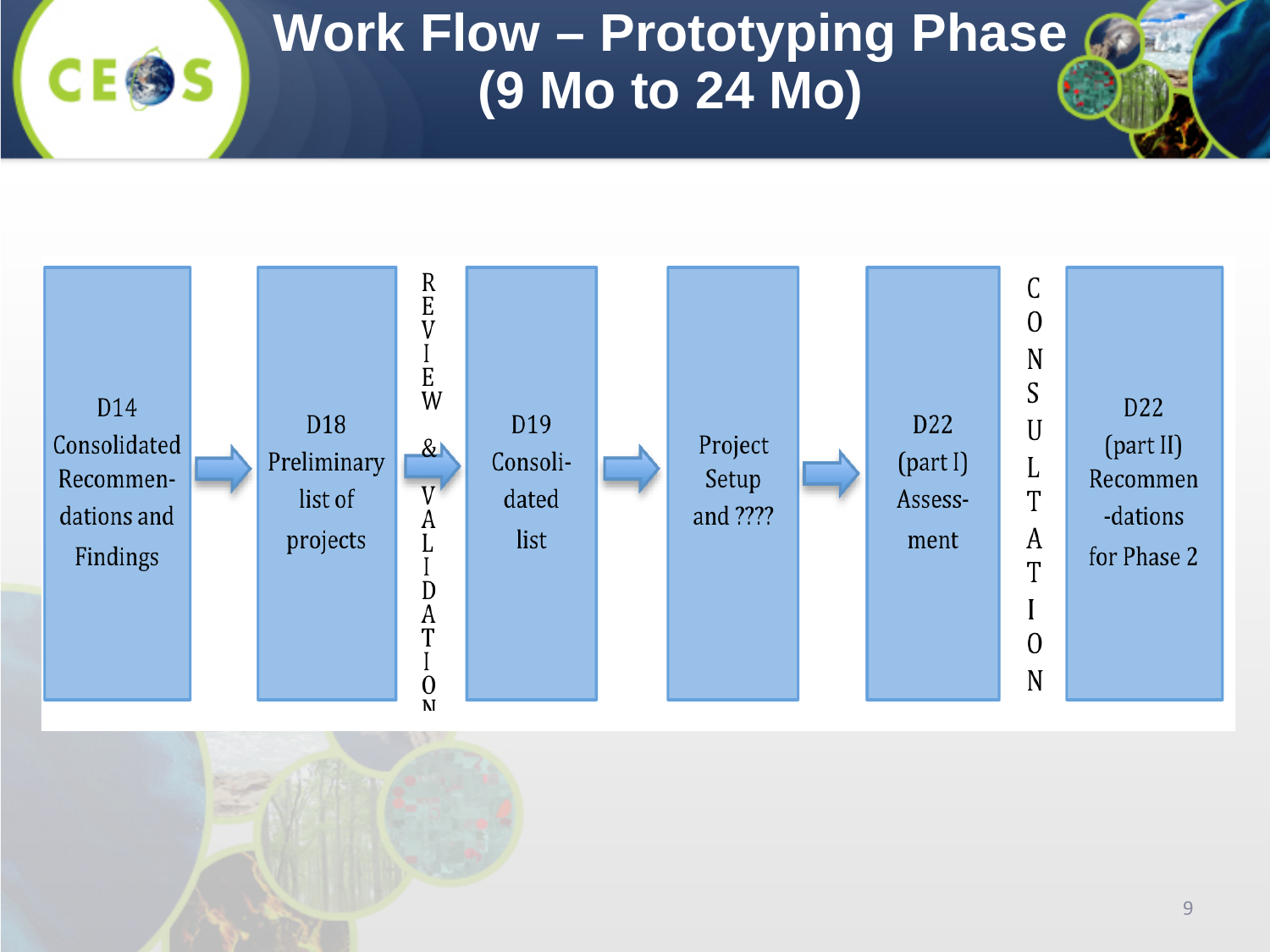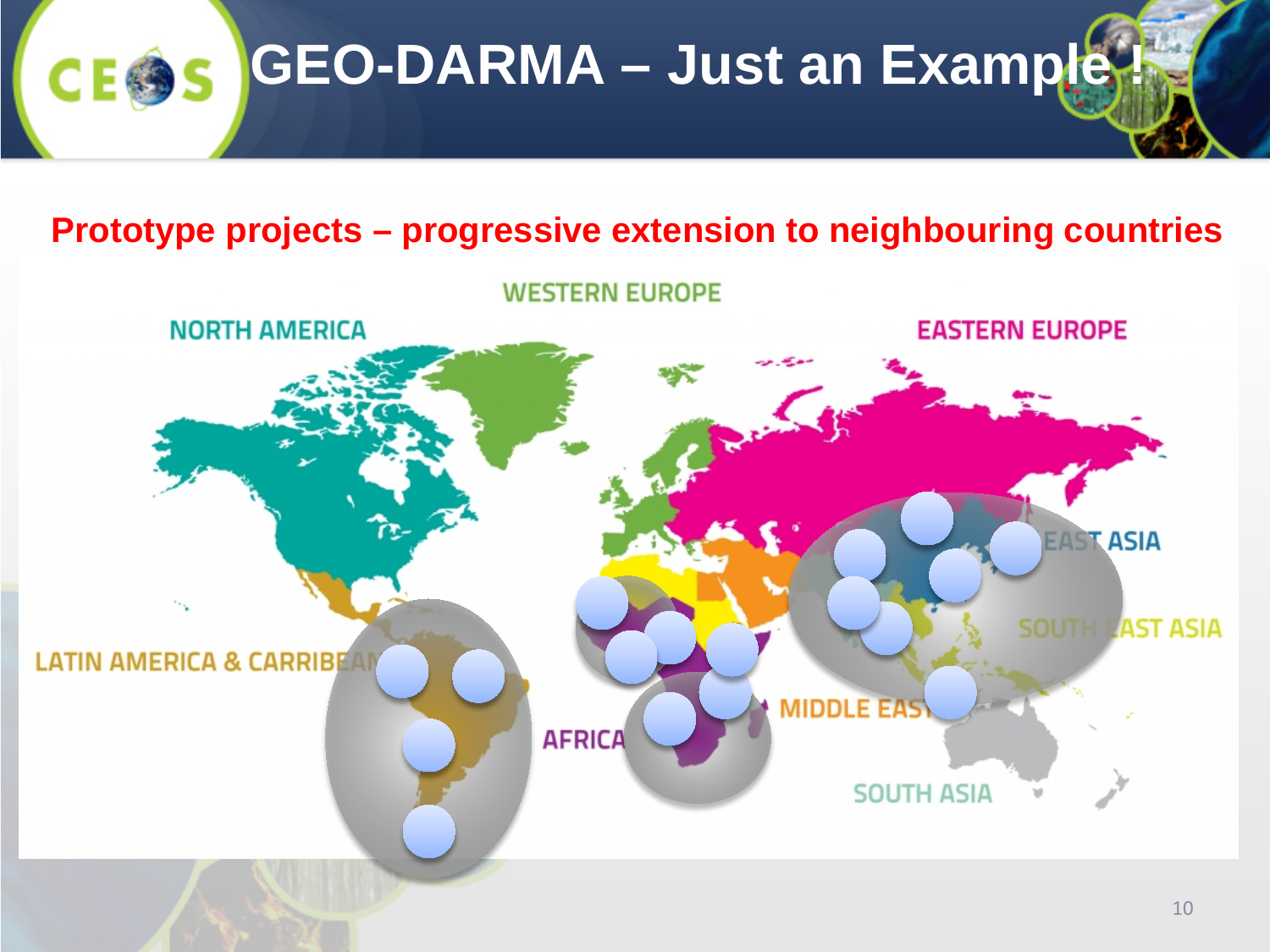## **GEO-DARMA Governance**



**Propose to adopt governance structure similar to GFOI incl. Steering Group** (high level persons representing International Organisations, Institutional Donors, end-User Communities, Scientific communities, National Disaster Management Agencies, National Resource Management Agencies, …)

### **Partnership to be built progressively according to needs / activities:**

Controlled growth to avoid large unmanageable heterogeneous group with diverging objectives.

- $1<sup>st</sup> group: initial partners to serve needs of Concept Phase  $\rightarrow$  mainly international /$ regional active Stakeholders that can contribute to the consolidation of GEO-DARMA proposal and execution of Concept phase (mainly to generate recommendations)
- $2<sup>nd</sup>$  group: 1<sup>st</sup> group + national countries + practitioners ... to define and execute series of projects in response to recommendations. Progressive growth of 2<sup>nd</sup> group when prototype solutions are progressively applied to neighboring countries.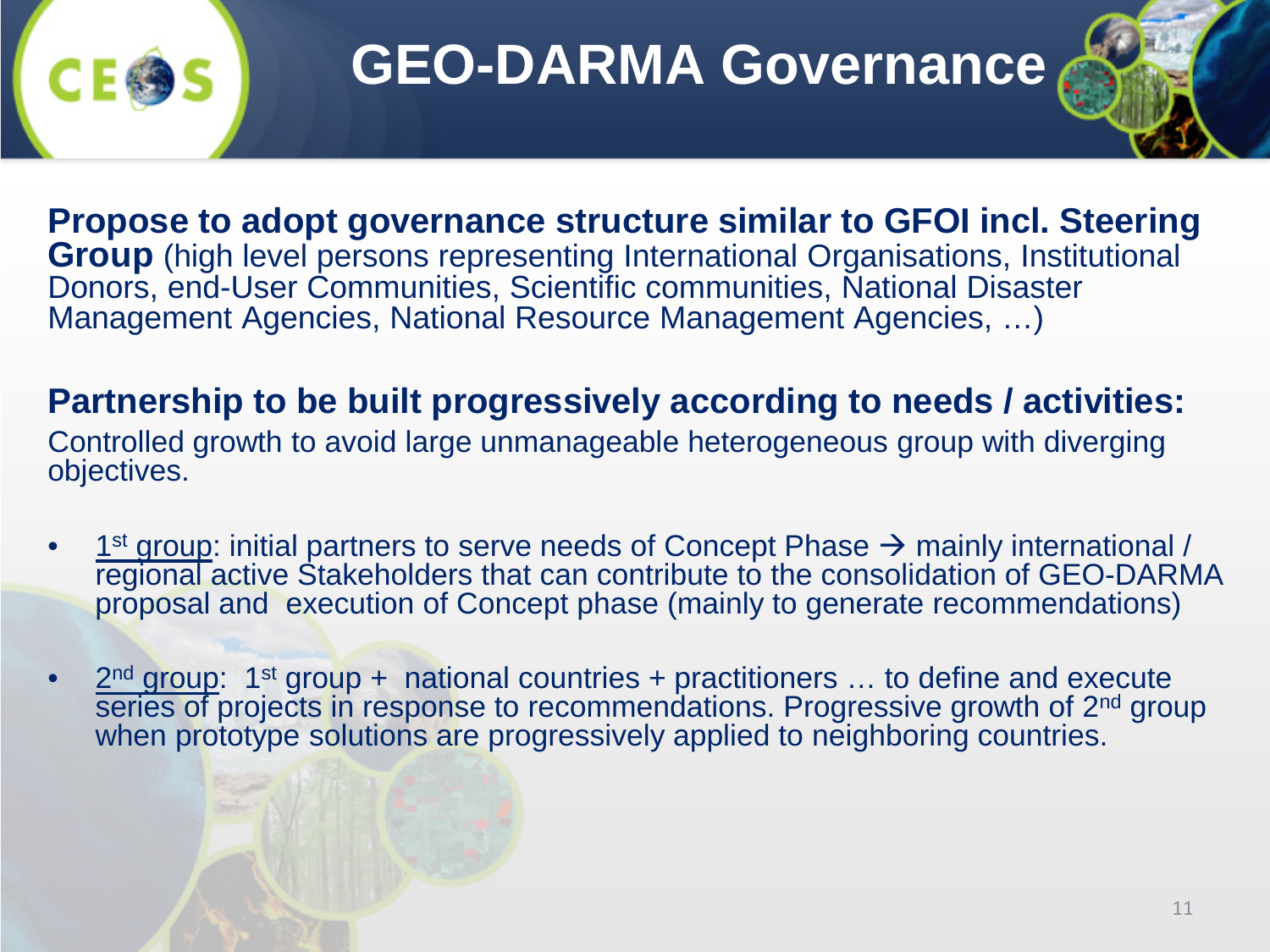## **GEO-DARMA Next Steps**



### **GEO-DARMA documentation:**

- Implementation Plan provided to GEO SEC (10 Aug.)
- New GEO-DARMA initiative proposed in GEO WP 2016

**Status:** no major activities in 2016. GEO-DARMA proposal has been successfully reviewed by the GEO Programme Board for inclusion in the GEO 2017-2019 WP. In parallel, contractual support to the GEO-DARMA Lead will kick-off in coming weeks.

**Next critical step: Identify initial GEO-DARMA Partners in particular Regional Institutions**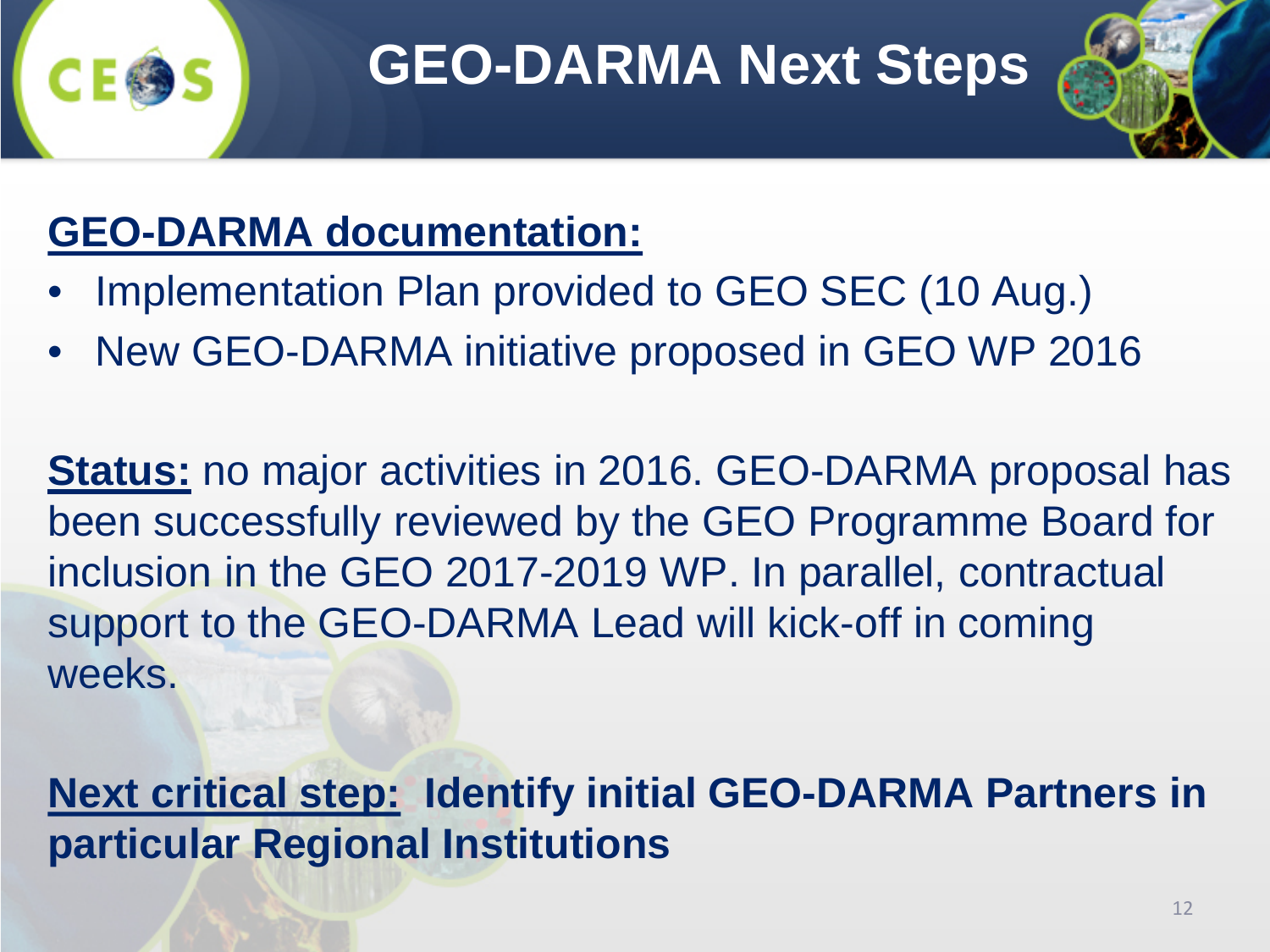## **GEO-DARMA Status & Issues (1/2)**



**GEO-DARMA proposal endorsed by GEO Plenary** (Nov. 2015) but dormant since Plenary.

**Currently CEOS is the only official contributor (and PoC):**

- UNESCAP, UNISDR-America already contacted before GEO **Plenary**
- **At both the GEO Plenary and UNISDR S&T conference, CEOS has proposed UNOOSA to coordinate both the Regional Institutions and the Capacity Building activities.**  No follow-on reaction from UNOOSA.

GEO SEC. Missing full-time Disaster expert at GEO Secretariat. No real support from GEO Secretariat to attract other potential contributors though World Bank' interest has been mentioned by